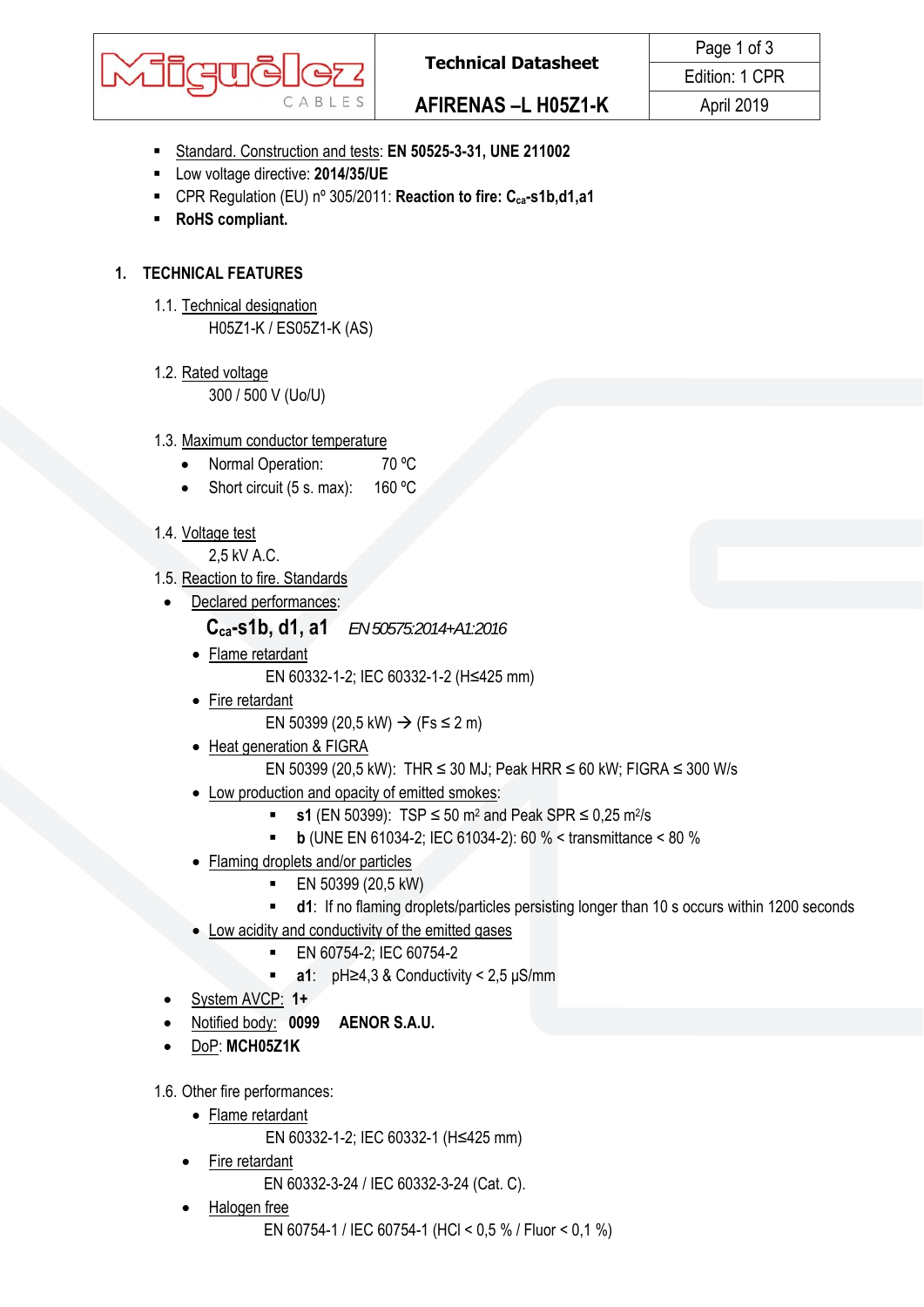

## **2. CABLE DESCRIPTION**

### 2.1. Construction

It is manufactured according to European standard EN 50525-3-31 & Spanish standard UNE 211002.

• Conductor

Flexible, annealed copper conductor, class 5 acc. to the International & European standard IEC 60228, EN 60228.

Cross sectional areas: 0,5 / 0,75 y 1 mm2.

- Insulation Thermoplastic polyolefin insulation, halogen free (Type TI 7) acc. to the European standard EN 50363-7.
- 2.2. Picture



## 2.3. Marking **MIGUELEZ AFIRENAS-L H05Z1-K 1xS mm2 0.3/0.5 kV 70ºC ES05Z1-K (AS) clase Cca-s1b,d1,a1 EN 50575 Made in Spain**

**S**: Cross sectional area (mm<sup>2</sup>)

The packaging labels of these cables include the CE marking according to the Construction Product Regulation (EU) Nº 305/2011 articles 8 and 9.